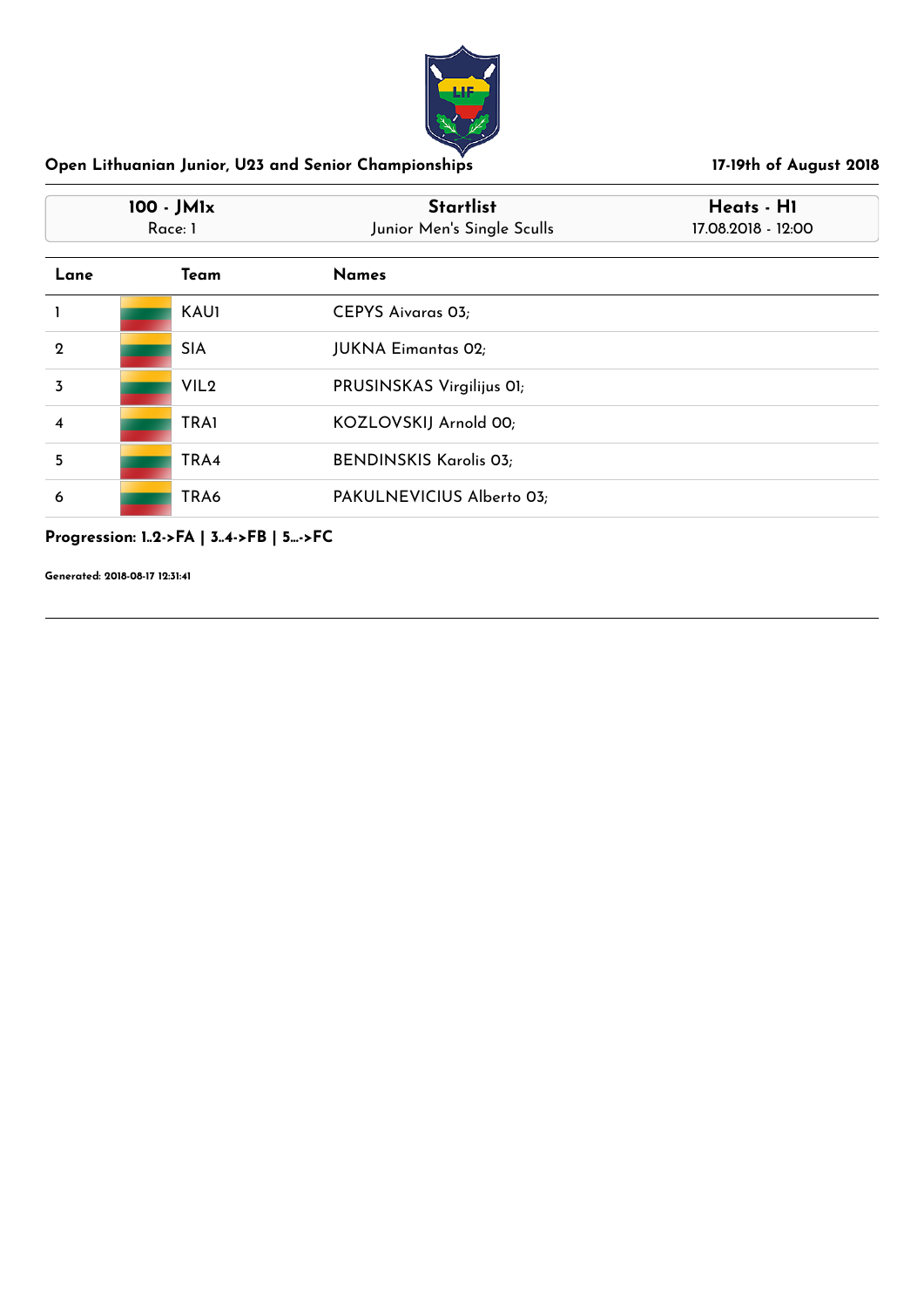

| 100 - JM1x<br>Race: 2 |                  | <b>Startlist</b><br>Junior Men's Single Sculls | Heats - H2<br>17.08.2018 - 12:05 |  |
|-----------------------|------------------|------------------------------------------------|----------------------------------|--|
| Lane                  | Team             | <b>Names</b>                                   |                                  |  |
|                       | <b>PRIE</b>      | <b>MATUKAITIS Danielis 00;</b>                 |                                  |  |
| $\mathbf 2$           | TRA <sub>2</sub> | <b>USCILA Modestas 03;</b>                     |                                  |  |
| 3                     | TRA5             | MASALSKIS Ignas 02;                            |                                  |  |
| 4                     | KAU <sub>3</sub> | <b>SKAMAROCIUS Paulius 02;</b>                 |                                  |  |
| 5                     | <b>KUP</b>       | PETRULIS Arijus 00;                            |                                  |  |
| 6                     | TRA3             | <b>BAREIKA Donatas 03;</b>                     |                                  |  |

### **Progression: 1..2->FA | 3..4->FB | 5...->FC**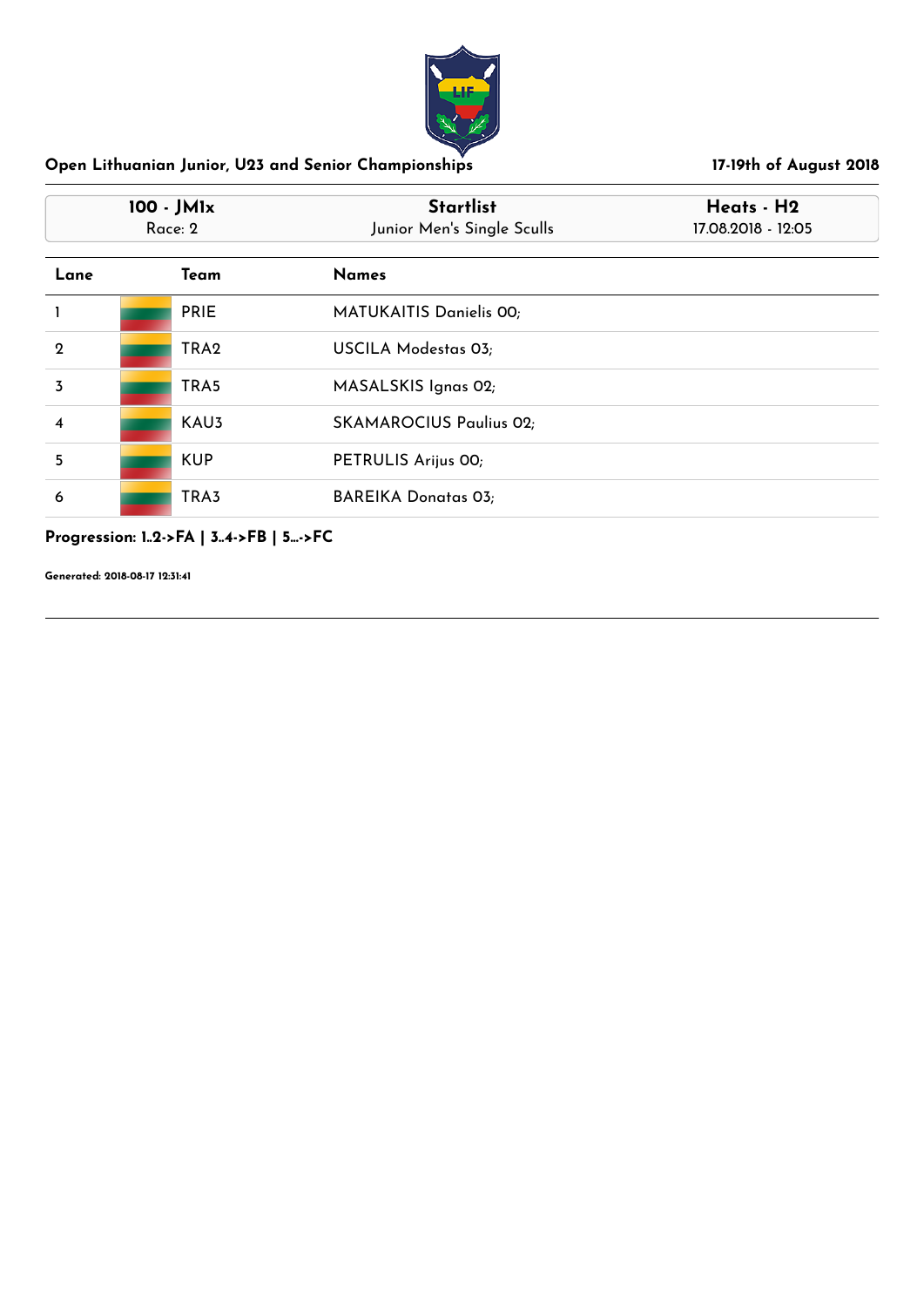

| 100 - JM1x<br>Race: 3 |                  | <b>Startlist</b><br>Junior Men's Single Sculls | Heats - H3<br>17.08.2018 - 12:10 |
|-----------------------|------------------|------------------------------------------------|----------------------------------|
| Lane                  | Team             | <b>Names</b>                                   |                                  |
|                       | TRA7             | PALEVICIUS Nojus 01;                           |                                  |
| $\mathbf 2$           | <b>KRSM</b>      | KUSKEVICIUS Justas 01;                         |                                  |
| 3                     | <b>VIL1</b>      | <b>MAROCKA Domantas 00;</b>                    |                                  |
| 4                     | VIL <sub>3</sub> | MATUSEVICIUS Augustinas OI;                    |                                  |
| 5                     | KAU <sub>2</sub> | <b>KATKEVICIUS Matas 03;</b>                   |                                  |

# **Progression: 1..2->FA | 3..4->FB | 5...->FC**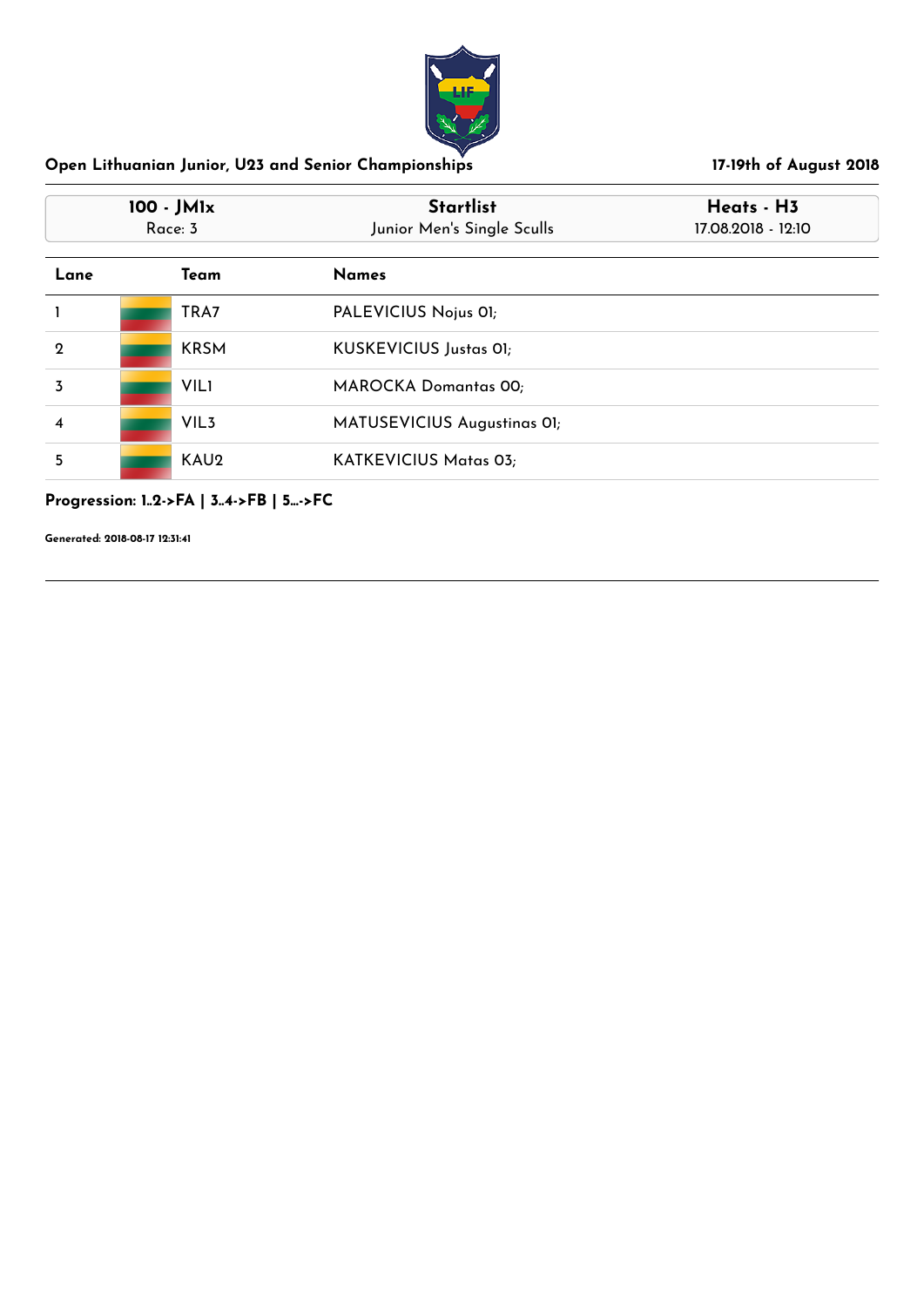

| 102 - JW1x<br>Race: 4 |  |                   | <b>Startlist</b><br>Junior Women's Single Sculls | Heats - H1<br>17.08.2018 - 12:15 |
|-----------------------|--|-------------------|--------------------------------------------------|----------------------------------|
| Lane                  |  | Team              | <b>Names</b>                                     |                                  |
| $\mathbf 2$           |  | <b>SIA</b>        | <b>BERZINYTE Monika 03;</b>                      |                                  |
| 3                     |  | KRSM <sub>2</sub> | STRIUPKUTE Patricija 03;                         |                                  |
| 4                     |  | <b>KRSMI</b>      | VASKEVICIUTE Guste 04;                           |                                  |
| 5                     |  | <b>VILI</b>       | KAZLAUSKAITE Martyna 01;                         |                                  |

### **Progression: 1..3->FA | 4...->FB**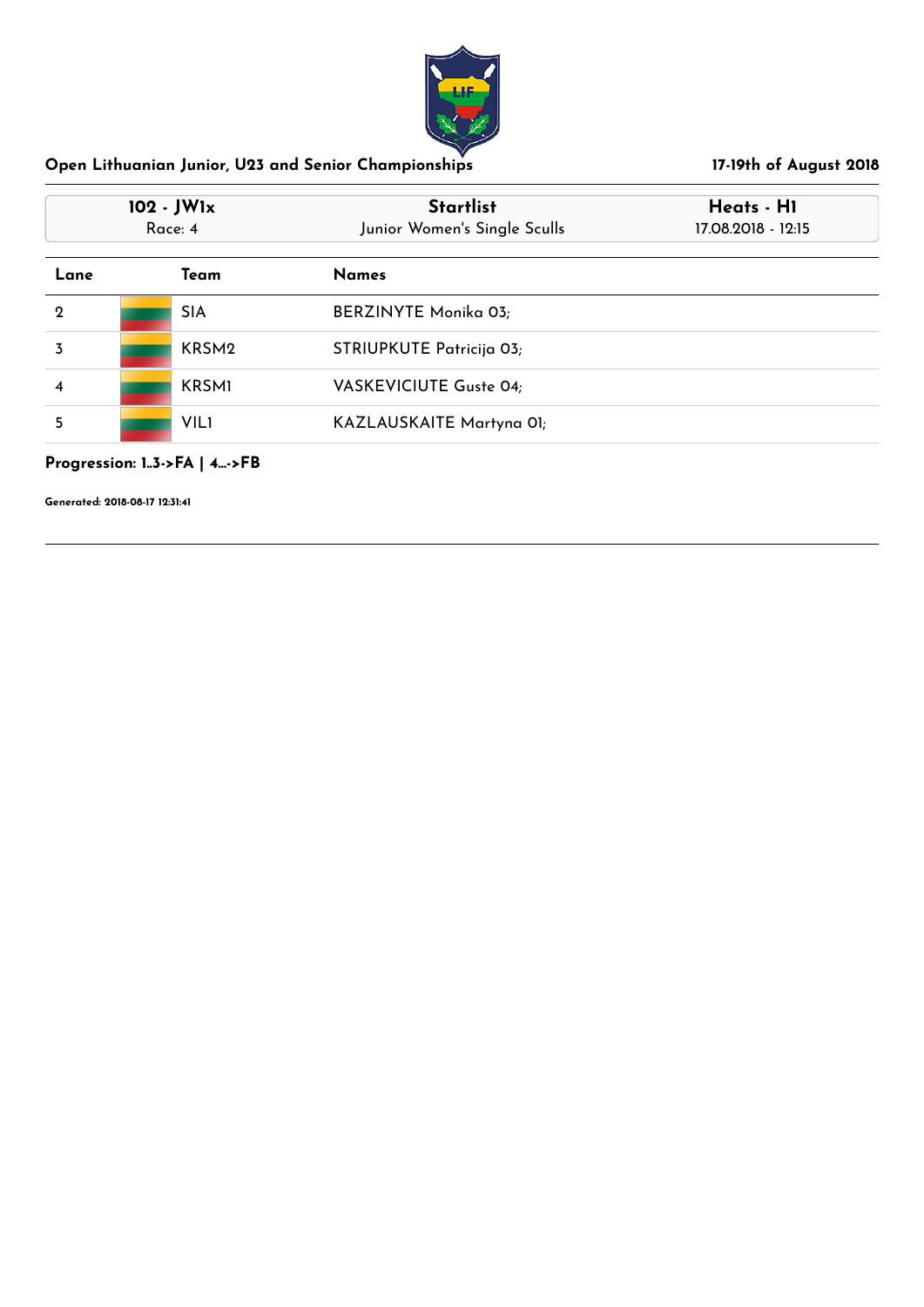

| 102 - JW1x<br>Race: 5 |             | <b>Startlist</b><br>Junior Women's Single Sculls | Heats - H2<br>17.08.2018 - 12:20 |  |
|-----------------------|-------------|--------------------------------------------------|----------------------------------|--|
| Lane                  | Team        | <b>Names</b>                                     |                                  |  |
| $\mathbf 2$           | <b>KAU1</b> | NEMERAVICIUTE Laurita 00;                        |                                  |  |
| 3                     | KAU3        | MALIJAUSKAITE Raminta 03;                        |                                  |  |
| 4                     | <b>SIA</b>  | <b>MORKUNAITE Raminta 01;</b>                    |                                  |  |
| 5                     | KAU2        | <b>DRULYTE Rusne 04;</b>                         |                                  |  |

### **Progression: 1..3->FA | 4...->FB**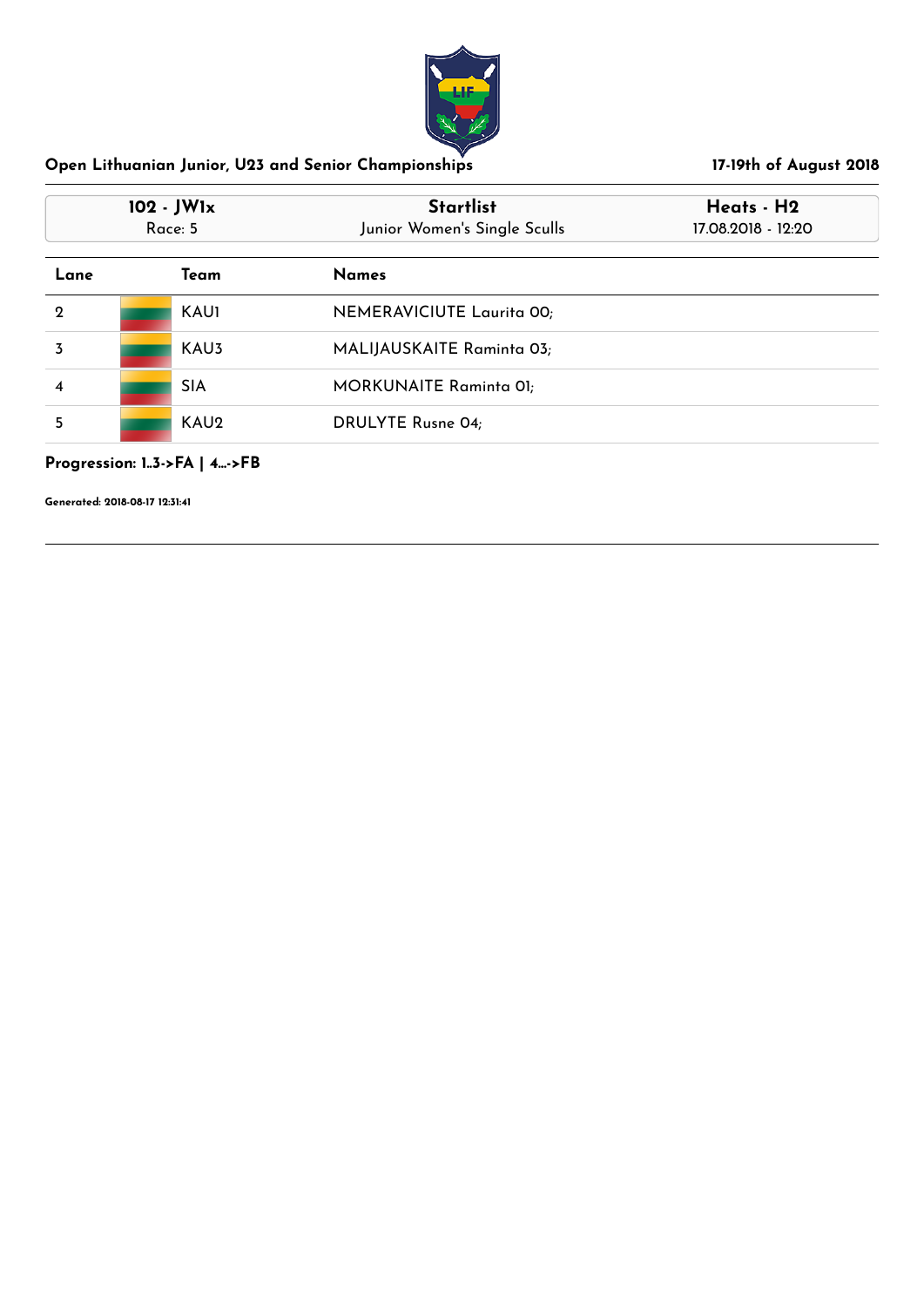

|              | $106 - JW2x$<br>Race: 6 | <b>Startlist</b><br>Junior Women's Double Sculls | Heats - H1<br>17.08.2018 - 12:35             |  |
|--------------|-------------------------|--------------------------------------------------|----------------------------------------------|--|
| Lane<br>Team |                         | <b>Names</b>                                     |                                              |  |
|              | <b>KUP</b>              | JAKSYTE Ugne 01; VIZBARAITE Ruta 02;             |                                              |  |
| $\mathbf 2$  | <b>SIA</b>              |                                                  | GRINYTE Viktorija 04; MATULIONYTE Laura 04;  |  |
| 3            | <b>TRA</b>              |                                                  | TICHONOVAITE Skaiste 03; KIRSYTE Austeja 01; |  |
| 4            | <b>VILI</b>             |                                                  | KOMARAITE Julija 00; VILENISKYTE Simona 00;  |  |
| 5            | <b>PRIE</b>             |                                                  | MENDELYTE Joana 00; MENDELYTE Beatrice 00;   |  |
| 6            | <b>KRSM</b>             |                                                  | BAUBAITE Guoda 02; SUKYTE Ugne 02;           |  |

**Progression: 1..3->FA | 4...->FB**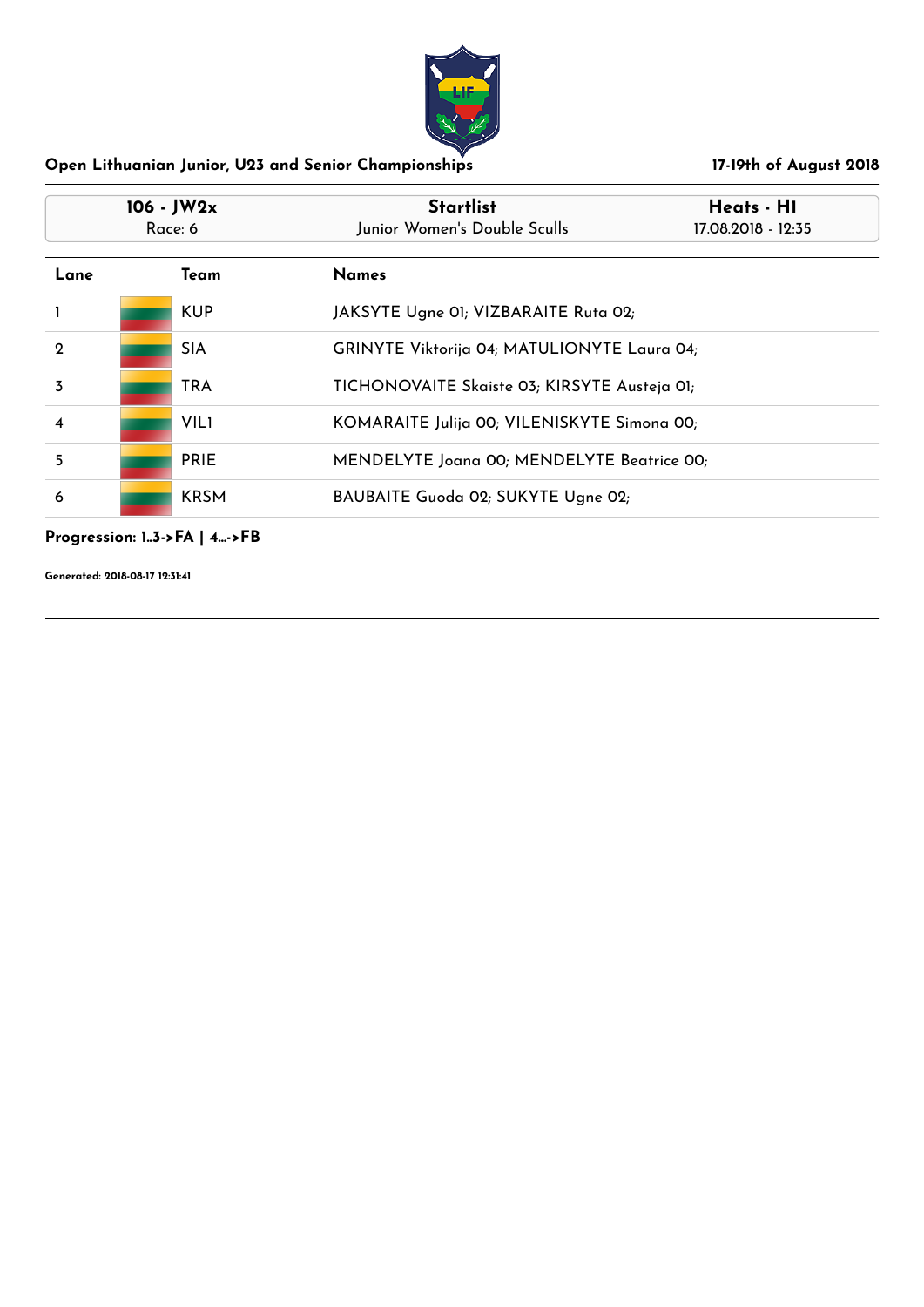

| $106 - JW2x$<br>Race: 7<br>Lane<br>Team |  |                  | <b>Startlist</b><br>Junior Women's Double Sculls | Heats - H2<br>17.08.2018 - 12:40 |  |
|-----------------------------------------|--|------------------|--------------------------------------------------|----------------------------------|--|
|                                         |  |                  | <b>Names</b>                                     |                                  |  |
|                                         |  | KAU <sub>4</sub> | STUIKYTE Laura 03; VOGULYTE Gabija 00;           |                                  |  |
| $\mathbf 2$                             |  | KAU1             | TAMASAUSKAITE Vestina 03; BARANAUSKAITE Urte 04; |                                  |  |
| 3                                       |  | KAU3             | VAIDELYTE Laurita 03; DAMBRAUSKAITE Mija 03;     |                                  |  |
| 4                                       |  | KAU-FAV          | <b>JUZENAITE Ugne 02; RIMKUTE Dovile;</b>        |                                  |  |
| 5                                       |  | KAU <sub>2</sub> | MAIZVILAITE Egle 00; AUKSTUOLYTE Saule 00;       |                                  |  |

## **Progression: 1..3->FA | 4...->FB**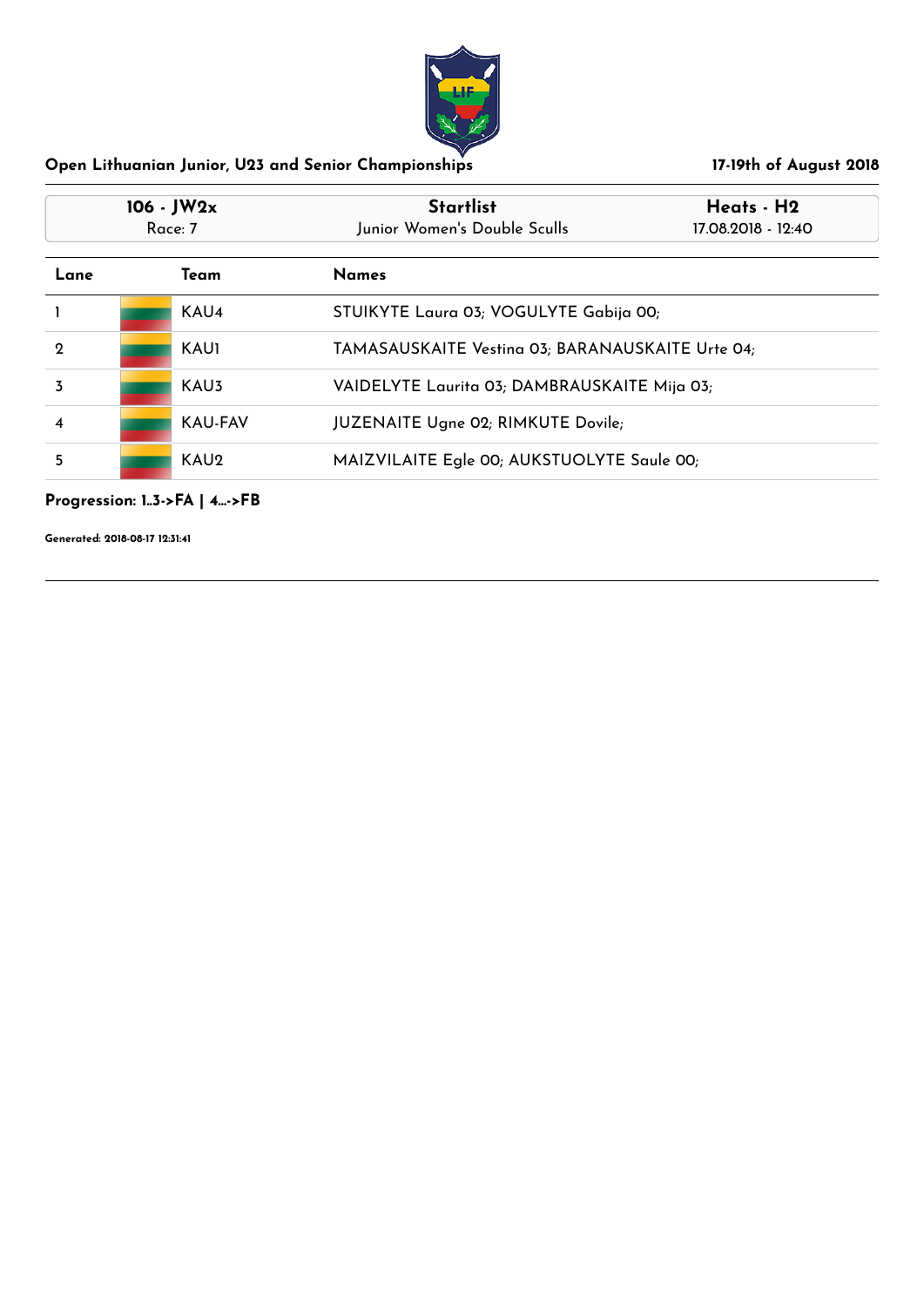

| $109 - JM2x$<br>Race: 8 |  |                  | <b>Startlist</b><br>Heats - H1<br>Junior Men's Double Sculls<br>17.08.2018 - 13:10 |  |
|-------------------------|--|------------------|------------------------------------------------------------------------------------|--|
| Lane                    |  | Team             | <b>Names</b>                                                                       |  |
|                         |  | TRA              | SADOVSKIJ Evan 01; VITKEVICIUS Dominykas 02;                                       |  |
| $\mathbf 2$             |  | <b>BIR</b>       | <b>CERNEVICIUS Matas 05; DAUNORAVICIUS Ignas 05;</b>                               |  |
| 3                       |  | KAU4             | ADOMENAS Andrius 02; JAGMINAS Benas 04;                                            |  |
| 4                       |  | KAU7             | STARKEVICIUS Lukas 00; STASKEVICIUS Algirdas 00;                                   |  |
| 5                       |  | KAU5             | LISAUSKAS Karolis 02; SARKAUSKAS Gediminas 02;                                     |  |
| 6                       |  | VIL <sub>2</sub> | MASIULIS Vilius 03; KUNDROTAS Ignas 03;                                            |  |
| 7                       |  | <b>KAU1</b>      | KELMELIS Arnedas 02; NOREIKA Rojus 03;                                             |  |

### **Progression: 1..3->FA | 4...->FB**